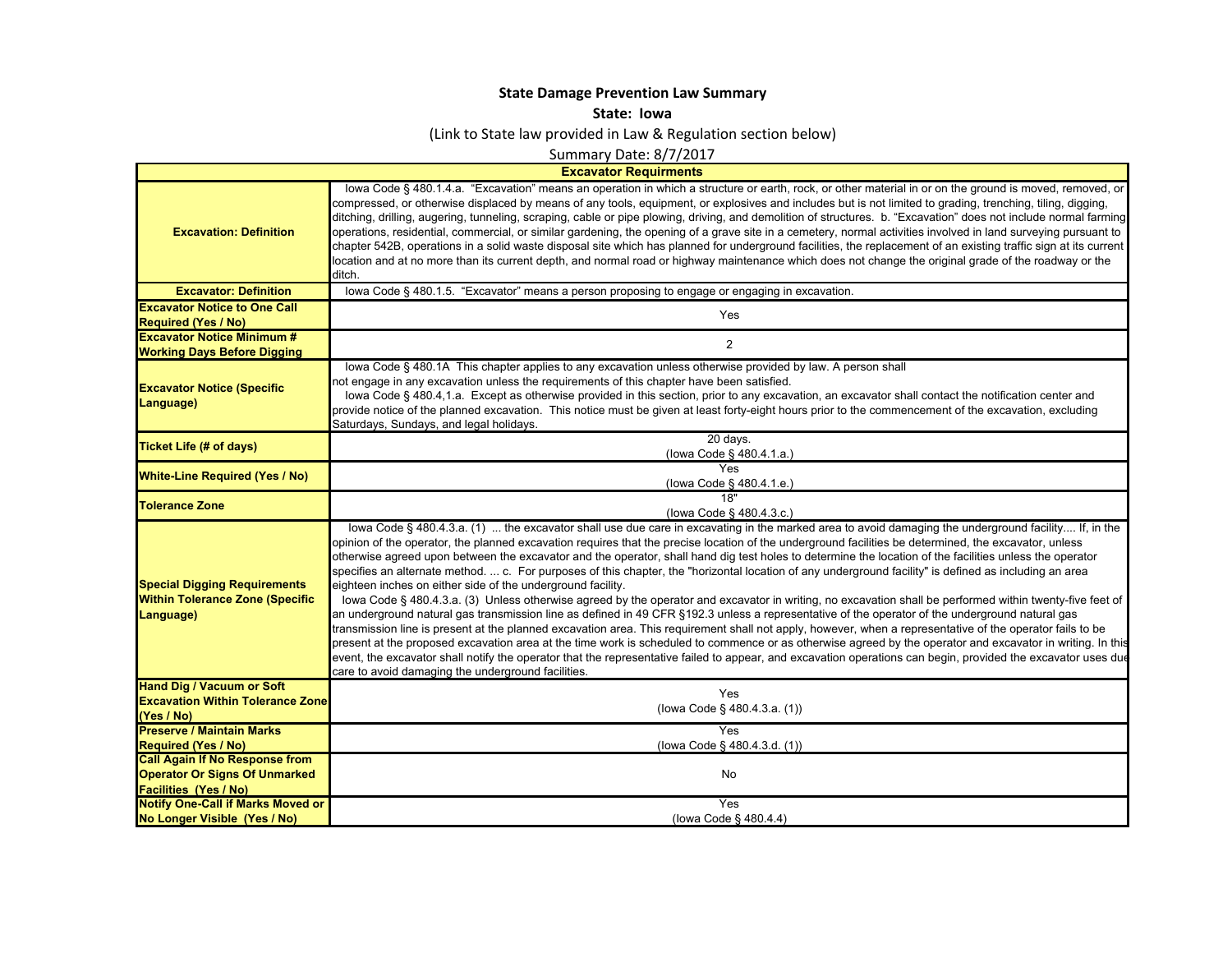| <b>Special Language Regarding</b><br><b>Trenchless Technology (Yes / No)</b>                               | No                                                                                                                                                                                                                                                                                                                                                                                                                                                                                                                                                                                                                                                                                                                                                                                                                                                                                                                                                                                          |
|------------------------------------------------------------------------------------------------------------|---------------------------------------------------------------------------------------------------------------------------------------------------------------------------------------------------------------------------------------------------------------------------------------------------------------------------------------------------------------------------------------------------------------------------------------------------------------------------------------------------------------------------------------------------------------------------------------------------------------------------------------------------------------------------------------------------------------------------------------------------------------------------------------------------------------------------------------------------------------------------------------------------------------------------------------------------------------------------------------------|
| <b>Separate Locate Request</b><br><b>Required for Each Excavator (Yes)</b><br>/ No)                        | Yes.<br>(lowa Code § 480.4.1.a.)                                                                                                                                                                                                                                                                                                                                                                                                                                                                                                                                                                                                                                                                                                                                                                                                                                                                                                                                                            |
| <b>Notify Operator of Damage (Yes /</b><br>No)                                                             | Yes.<br>(lowa Code § 480.4.5.)                                                                                                                                                                                                                                                                                                                                                                                                                                                                                                                                                                                                                                                                                                                                                                                                                                                                                                                                                              |
| <b>Notify One Call Center of Damage</b><br>(Yes / No)                                                      | No                                                                                                                                                                                                                                                                                                                                                                                                                                                                                                                                                                                                                                                                                                                                                                                                                                                                                                                                                                                          |
| <b>Call 911 if Hazardous Materials</b><br><b>Released (Yes / No)</b>                                       | Yes<br>(lowa Code § 480.4.5.)                                                                                                                                                                                                                                                                                                                                                                                                                                                                                                                                                                                                                                                                                                                                                                                                                                                                                                                                                               |
| <b>Notice Exemptions (Yes / No)</b>                                                                        | Yes                                                                                                                                                                                                                                                                                                                                                                                                                                                                                                                                                                                                                                                                                                                                                                                                                                                                                                                                                                                         |
| <b>Notice Exemptions (Specific</b><br>Language))                                                           | lowa Code § 480.1 4. Excavation means an operation in which a structure or earth, rock, or other material in or on the ground is moved, removed, or<br>compressed, or otherwise displaced by means of any tools, equipment, or explosives and includes, but is not limited to, grading, trenching, tiling, digging,<br>ditching, drilling, augering, tunneling, scraping, cable or pipe plowing, driving, and demolition of structures. Excavation does not include normal farming<br>operations, residential, commercial, or similar gardening, the opening of a grave site in a cemetery, normal activities involved in land surveying pursuant to<br>chapter 542B, operations in a solid waste disposal site which has planned for underground facilities, the replacement of an existing traffic sign at its current<br>location and at no more than its current depth, and normal road or highway maintenance which does not change the original grade of the roadway or the<br>ditch. |
|                                                                                                            | <b>Operator Response</b>                                                                                                                                                                                                                                                                                                                                                                                                                                                                                                                                                                                                                                                                                                                                                                                                                                                                                                                                                                    |
| Minimum # Days for Operator to<br><b>Respond After Receiving Notice</b><br>(Generally)                     | $\overline{c}$                                                                                                                                                                                                                                                                                                                                                                                                                                                                                                                                                                                                                                                                                                                                                                                                                                                                                                                                                                              |
| <b>Operator Requirements to</b><br><b>Respond to Locate Notification</b><br>(Specific Language)            | lowa Code § 480.4.3.a. (1) An operator who receives notice from the notification center shall mark the horizontal location of the operator's underground<br>facility and the excavator shall use due care in excavating in the marked area to avoid damaging the underground facility. The operator shall complete such<br>locating and marking within forty-eight hours after receiving the notice, excluding Saturdays, Sundays, and legal holidays, unless otherwise agreed by the<br>operator and the excavator. The locating and marking of the underground facilities shall be completed at no cost to the excavator.                                                                                                                                                                                                                                                                                                                                                                 |
| <b>Minimum Standards for Locator</b><br><b>Qualifications (Yes / No)</b>                                   | No                                                                                                                                                                                                                                                                                                                                                                                                                                                                                                                                                                                                                                                                                                                                                                                                                                                                                                                                                                                          |
| <b>Minimum Standards for Locator</b><br><b>Qualifications</b><br>(Specific Language)                       | Not addressed.                                                                                                                                                                                                                                                                                                                                                                                                                                                                                                                                                                                                                                                                                                                                                                                                                                                                                                                                                                              |
| <b>Law Specifies Marking Standards</b><br><b>Other Than Color</b><br>(Yes / No)                            | <b>No</b><br>(lowa Code § 480.5)                                                                                                                                                                                                                                                                                                                                                                                                                                                                                                                                                                                                                                                                                                                                                                                                                                                                                                                                                            |
| <b>Law Specifies Marking Standards</b><br><b>Other Than Color (Specific</b><br>Language)                   | Not addressed                                                                                                                                                                                                                                                                                                                                                                                                                                                                                                                                                                                                                                                                                                                                                                                                                                                                                                                                                                               |
| Law Includes Specific Language<br>For Operators To Locate Sewer<br>Laterals (Yes / No)                     | No<br>(Reference Iowa Code § 480.1.10. "Underground facility"  does<br>not include sanitary sewer laterals ")                                                                                                                                                                                                                                                                                                                                                                                                                                                                                                                                                                                                                                                                                                                                                                                                                                                                               |
| Law Includes Specific Language<br><b>For Operators To Locate</b><br><b>Abandoned Facilities (Yes / No)</b> | No                                                                                                                                                                                                                                                                                                                                                                                                                                                                                                                                                                                                                                                                                                                                                                                                                                                                                                                                                                                          |
| <b>Operator Must Locate Abandoned</b><br><b>Facilities</b><br>(Specific Language)                          | Not addressed.                                                                                                                                                                                                                                                                                                                                                                                                                                                                                                                                                                                                                                                                                                                                                                                                                                                                                                                                                                              |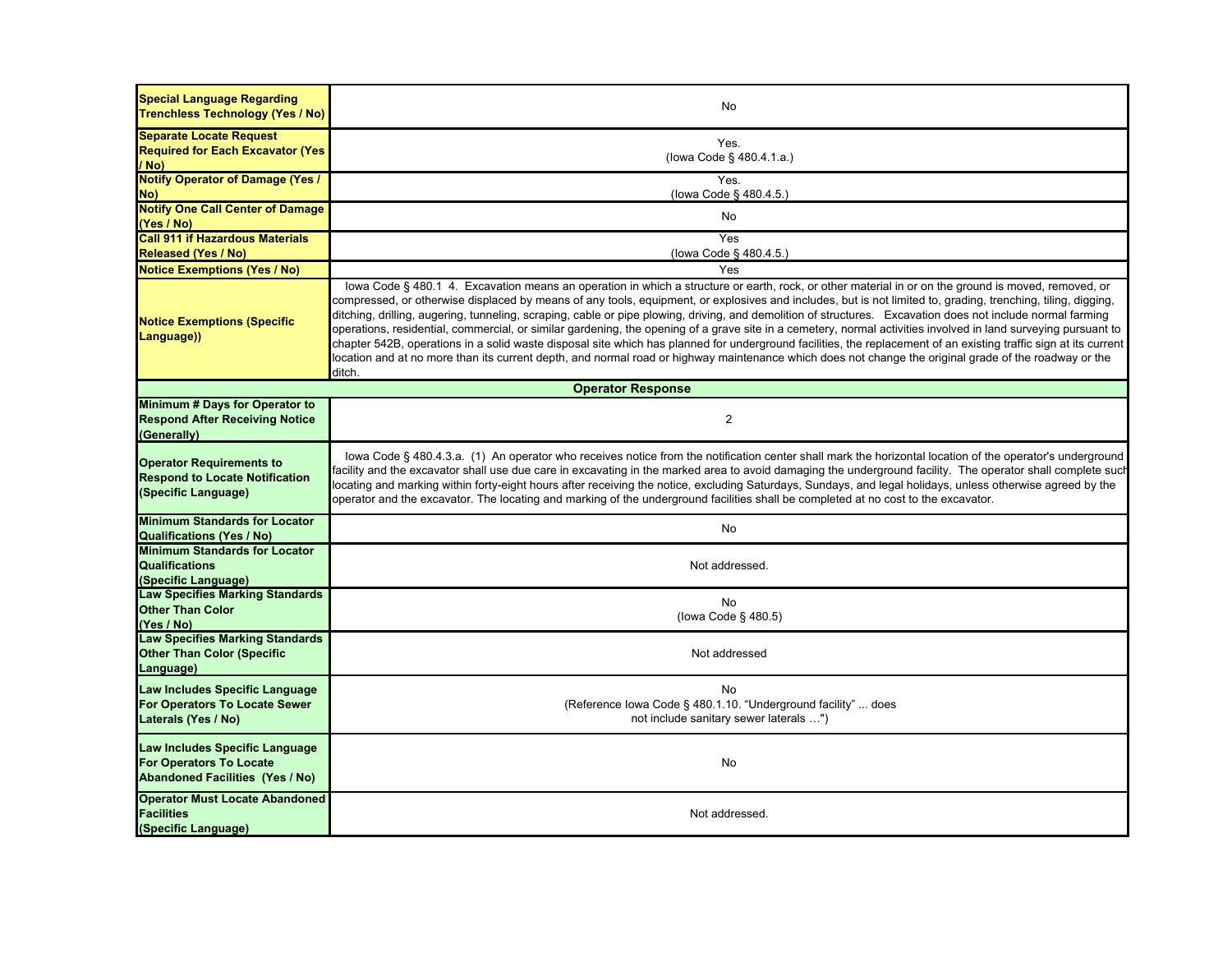| <b>Positive Response Required -</b>         |                                                                                                                                                                |
|---------------------------------------------|----------------------------------------------------------------------------------------------------------------------------------------------------------------|
| <b>Operator Contact Excavator</b>           | No                                                                                                                                                             |
| (Yes / No)                                  |                                                                                                                                                                |
| <b>Positive Response Required -</b>         |                                                                                                                                                                |
| <b>Operator Contact Excavator</b>           | Not addressed                                                                                                                                                  |
| (Specific Language)                         |                                                                                                                                                                |
| <b>Positive Response Required -</b>         |                                                                                                                                                                |
| <b>Operator Contact One Call Center</b>     | Yes                                                                                                                                                            |
| (Yes / No)                                  |                                                                                                                                                                |
|                                             | lowa Code § 480.4.3.a. (1)  The operator shall complete such locating and marking, and shall notify the notification center that the marking is complete       |
| <b>Positive Response Required -</b>         | within forty-eight hours after receiving the notice, excluding Saturdays, Sundays, and legal holidaysunless otherwise agreed by the operator and the           |
| <b>Operator Contact One Call Center</b>     | excavator.  b An operator who receives notice from the notification center and who determines that the operator does not have any underground facility         |
| (Specific Language)                         | located within the proposed area of excavation shall notify the notification center concerning this determination within forty-eight hours after receiving the |
|                                             | notice, excluding Saturdays, Sundays, and legal holidays.                                                                                                      |
| <b>Positive Response - One-Call</b>         | $\overline{N}$                                                                                                                                                 |
| <b>Automated (Yes / No)</b>                 | (See Notes, Note 1)                                                                                                                                            |
| <b>Operator Must Provide One-Call</b>       |                                                                                                                                                                |
| <b>Center with Information On</b>           | No                                                                                                                                                             |
| <b>Locations of Buried Facilities (Yes)</b> |                                                                                                                                                                |
| / No)                                       |                                                                                                                                                                |
| <b>Operator Must Provide One-Call</b>       |                                                                                                                                                                |
| <b>Center with Information On</b>           | Not addressed.                                                                                                                                                 |
| <b>Locations of Buried Facilities</b>       |                                                                                                                                                                |
| (Specific Language)                         |                                                                                                                                                                |
| <b>Operator Must Update Information</b>     |                                                                                                                                                                |
| <b>On Locations of Buried Facilities</b>    | No                                                                                                                                                             |
| (Yes / No)                                  |                                                                                                                                                                |
| <b>Operator Must Update Information</b>     |                                                                                                                                                                |
| On Locations of Buried Facilities           | Not addressed.                                                                                                                                                 |
| (Specific Language)                         |                                                                                                                                                                |
|                                             |                                                                                                                                                                |
| <b>New Facilities Must Be Locatable</b>     |                                                                                                                                                                |
| <b>Electronically</b>                       | No                                                                                                                                                             |
| (Yes / No)                                  |                                                                                                                                                                |
| <b>New Facilities Must Be Locatable</b>     |                                                                                                                                                                |
| <b>Electronically (Specific Language)</b>   | Not addressed.                                                                                                                                                 |
|                                             | <b>No</b>                                                                                                                                                      |
| Design Request (Yes / No)                   | (See Notes, Note 2)                                                                                                                                            |
|                                             |                                                                                                                                                                |
|                                             | One Call, Enforcement, and Reporting                                                                                                                           |
| <b>Mandatory One Call Membership</b>        | Yes                                                                                                                                                            |
| (Yes / No)                                  | (lowa Code § 480.3.3)                                                                                                                                          |
| <b>One Call Membership Exemptions</b>       | Yes                                                                                                                                                            |
| (Yes / No)                                  |                                                                                                                                                                |
| <b>One Call Membership Exemptions</b>       | lowa Code § 480.1.8. Operator means a person owning or operating an underground facility including, but not limited to, public, private, and municipal         |
| (Specific Language)                         | utilities. An operator does not include a person who owns or otherwise lawfully occupies real property where an underground facility is located only for the   |
|                                             | use and benefit of the owner or occupant on the property.                                                                                                      |
| <b>One-Call Law Addresses Board</b>         | <b>No</b>                                                                                                                                                      |
| Make-Up (Yes / No)                          |                                                                                                                                                                |
| <b>One-Call Law Addresses Board</b>         | Not addressed.                                                                                                                                                 |
| <b>Make-Up (Specific Language)</b>          | (Reference Iowa Code § 480.3.1.a.)                                                                                                                             |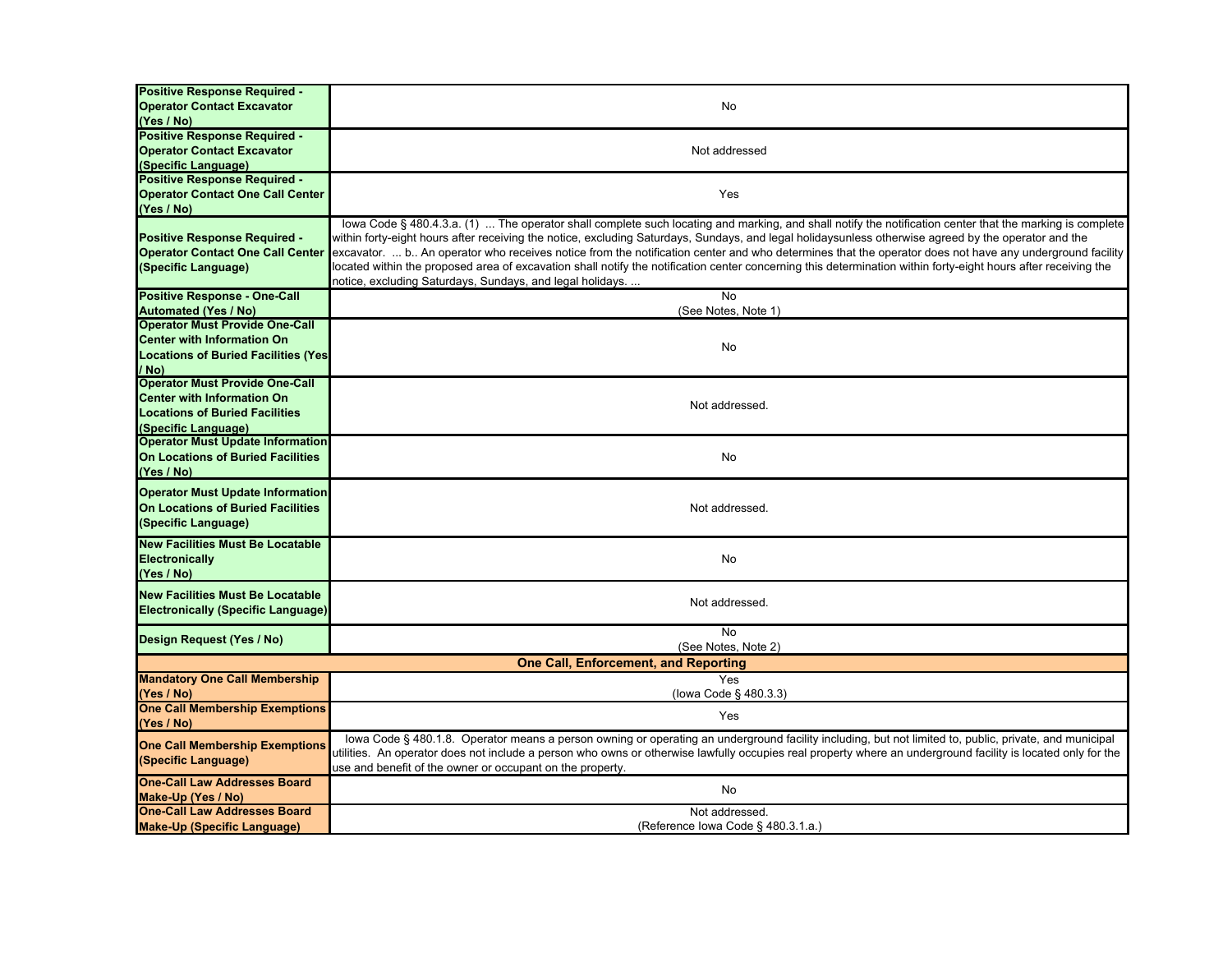| <b>Separate Body Designated to</b>          |                                                                                                                                                              |  |
|---------------------------------------------|--------------------------------------------------------------------------------------------------------------------------------------------------------------|--|
| <b>Advise Enforcement Authority</b>         | No                                                                                                                                                           |  |
| (Yes / No)                                  |                                                                                                                                                              |  |
| <b>Separate Body Designated to</b>          |                                                                                                                                                              |  |
| <b>Advise Enforcement Authority</b>         | Not addressed.                                                                                                                                               |  |
| (Specific Language)                         |                                                                                                                                                              |  |
| <b>Penalties / Fines Excavators</b>         |                                                                                                                                                              |  |
| (Yes / No)                                  | Yes                                                                                                                                                          |  |
|                                             | lowa Code § 480.6 1. A person who violates a provision of this chapter is subject to a civil penalty as follows: a. For a violation related to natural gas   |  |
| <b>Penalties / Fines Excavators</b>         | and hazardous liquid pipelines, an amount not to exceed ten thousand dollars for each violation for each day the violation continues, up to a maximum of     |  |
| (Specific Language)                         | five hundred thousand dollars. b. For a violation related to any other underground facility, an amount not to exceed one thousand dollars for each violation |  |
|                                             | for each day the violation continues, up to a maximum of twenty thousand dollars.                                                                            |  |
| <b>Penalties / Fines Operators</b>          |                                                                                                                                                              |  |
| (Yes / No)                                  | Yes                                                                                                                                                          |  |
|                                             | lowa Code § 480.6 1. A person who violates a provision of this chapter is subject to a civil penalty as follows: a. For a violation related to natural gas   |  |
| <b>Penalties / Fines Operators</b>          | and hazardous liquid pipelines, an amount not to exceed ten thousand dollars for each violation for each day the violation continues, up to a maximum of     |  |
| (Specific Language)                         | five hundred thousand dollars. b. For a violation related to any other underground facility, an amount not to exceed one thousand dollars for each violation |  |
|                                             | for each day the violation continues, up to a maximum of twenty thousand dollars.                                                                            |  |
| Penalties / Fines Other (Yes / No)          | Yes                                                                                                                                                          |  |
|                                             |                                                                                                                                                              |  |
|                                             | lowa Code § 480.6 1. A person who violates a provision of this chapter is subject to a civil penalty as follows: a. For a violation related to natural gas   |  |
| <b>Penalties / Fines Other</b>              | and hazardous liquid pipelines, an amount not to exceed ten thousand dollars for each violation for each day the violation continues, up to a maximum of     |  |
| (Specific Language)                         | five hundred thousand dollars. b. For a violation related to any other underground facility, an amount not to exceed one thousand dollars for each violation |  |
|                                             | for each day the violation continues, up to a maximum of twenty thousand dollars.                                                                            |  |
| <b>Enforcement Authority Identified</b>     | <b>Attorney General</b>                                                                                                                                      |  |
|                                             | (Reference Iowa Code § 480.6.1.b.)                                                                                                                           |  |
| <b>Damage Investigation Required by</b>     |                                                                                                                                                              |  |
| <b>Enforcement Authority</b>                | No                                                                                                                                                           |  |
| (Yes / No)<br><b>Mandatory Reporting of</b> |                                                                                                                                                              |  |
| <b>Excavation Damage by All Utility</b>     |                                                                                                                                                              |  |
| <b>Owners to State Entity or</b>            | No                                                                                                                                                           |  |
| Department (Yes / No)                       |                                                                                                                                                              |  |
| <b>Mandatory Reporting by</b>               |                                                                                                                                                              |  |
| <b>Excavators to State Entity or</b>        | No                                                                                                                                                           |  |
| Department (Yes / No)                       |                                                                                                                                                              |  |
| <b>Mandatory Reporting to State</b>         |                                                                                                                                                              |  |
| <b>Entity or Department - Gas Only</b>      | No                                                                                                                                                           |  |
| (Yes / No)                                  |                                                                                                                                                              |  |
|                                             | <b>Law and Regulation</b>                                                                                                                                    |  |
|                                             | lowa Code Title XI, Subtitle 5, Chapter 480 - Underground Facilities Information, §§ 480.1 to 480.10                                                         |  |
| Statute / Law (Name & Link)                 | (https://www.legis.iowa.gov/law/iowaCode/sections?codeChapter=480&year=2014)                                                                                 |  |
|                                             | Also see One-Call Center Website for Information on State Law.                                                                                               |  |
| Date of Last Revision to Statute /          |                                                                                                                                                              |  |
| Law                                         | March 26, 2014                                                                                                                                               |  |
| <b>Administrative Rules /</b>               |                                                                                                                                                              |  |
| <b>Regulations (Yes / No)</b>               | No                                                                                                                                                           |  |
| <b>Administrative Rules /</b>               | None                                                                                                                                                         |  |
| <b>Regulations (Name &amp; Link)</b>        |                                                                                                                                                              |  |
| <b>State One Call Center(s)</b>             | lowa One Call(http://www.iowaonecall.com/)                                                                                                                   |  |
| (Name & Link)                               |                                                                                                                                                              |  |
| <b>Miscellaneous Notes</b>                  |                                                                                                                                                              |  |